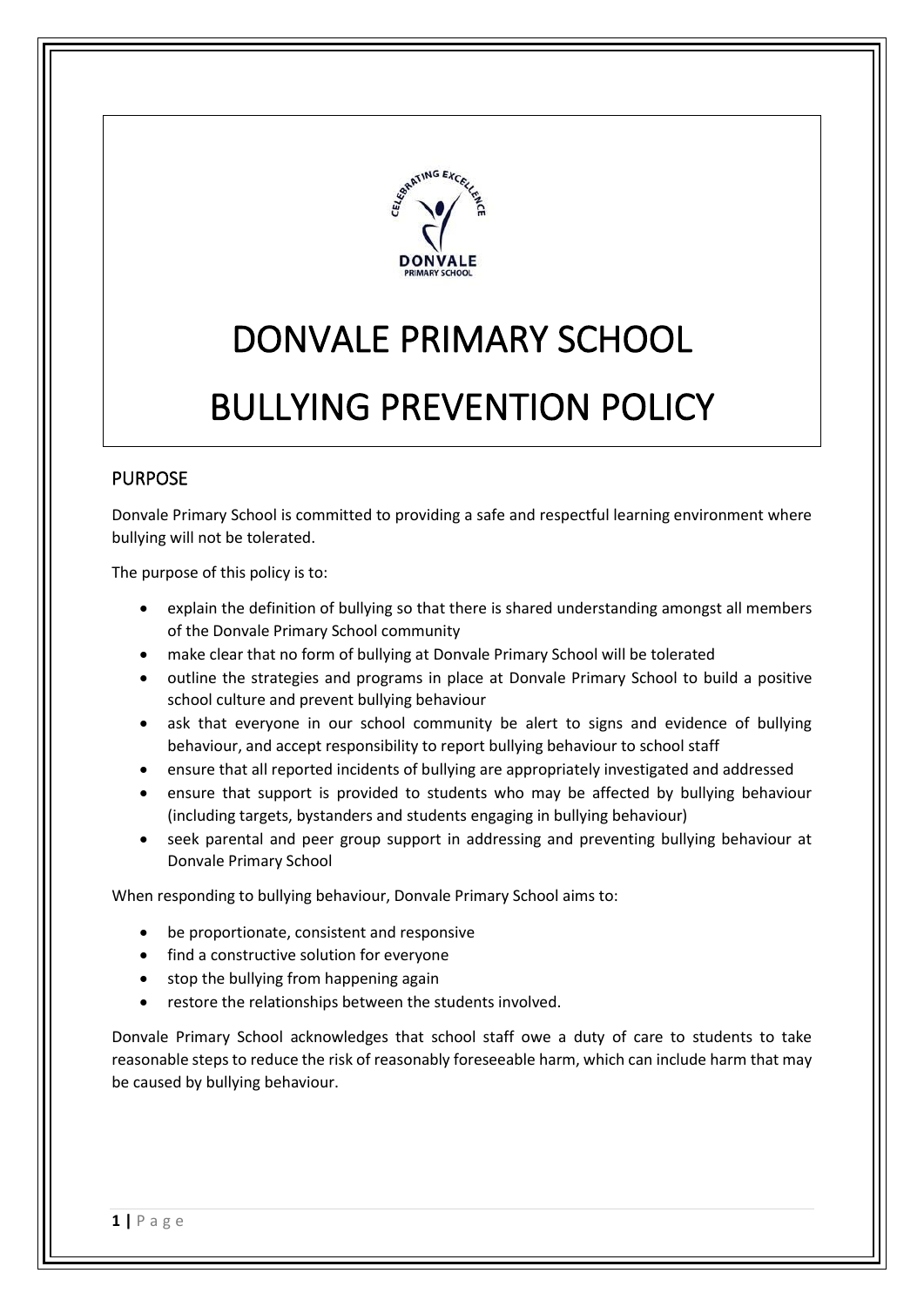# SCOPE

This policy addresses how Donvale Primary School aims to prevent, address and respond to student bullying behaviour. Donvale Primary School recognises that there are many other types of inappropriate student behaviours that do not meet the definition of bullying which are also unacceptable at our school.

This policy applies to all school activities, including camps and excursions.

## **POLICY**

## Definitions

#### **Bullying**

In 2018 the Education Council of the Council of Australian Governments endorsed the following definition of bullying for use by all Australian schools:

*Bullying is an ongoing and deliberate misuse of power in relationships through repeated verbal, physical and/or social behaviour that intends to cause physical, social and/or psychological harm. It can involve an individual or a group misusing their power, or perceived power, over one or more persons who feel unable to stop it from happening.*

*Bullying can happen in person or online, via various digital platforms and devices and it can be obvious (overt) or hidden (covert). Bullying behaviour is repeated, or has the potential to be repeated, over time (for example, through sharing of digital records)*

*Bullying of any form or for any reason can have immediate, medium and long-term effects on those involved, including bystanders. Single incidents and conflict or fights between equals, whether in person or online, are not defined as bullying.*

Bullying has three main features:

- It involves a misuse of power in a relationship
- It is ongoing and repeated, and
- It involves behaviours that can cause harm.

#### Bullying can be:

- 1. *direct* physical bullying e.g. hitting, tripping, and pushing or damaging property.
- 2. *direct* verbal bullying e.g. name calling, insults, homophobic or racist remarks, verbal abuse.
- 3. *indirect* bullying e.g. spreading rumours, playing nasty jokes to embarrass and humiliate, mimicking, encouraging others to socially exclude a person and/or damaging a person's social reputation or social acceptance.

*Cyberbullying* is direct or indirect bullying behaviours using digital technology. For example via a mobile device, computers, chat rooms, email, social media, etc. It can be verbal, written and include images, video and/or audio.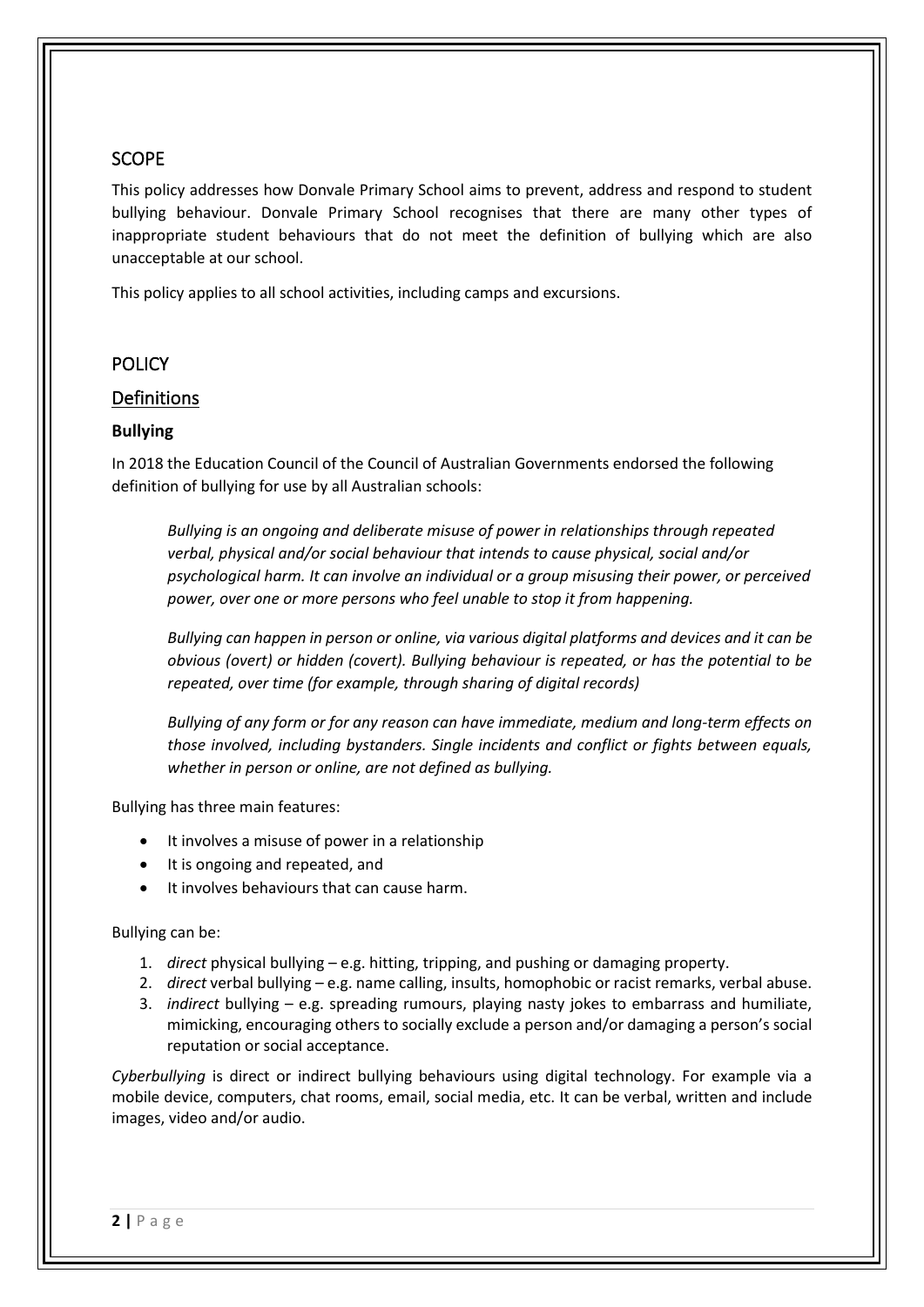#### **Other distressing and inappropriate behaviours**

Many distressing and inappropriate behaviours may not constitute bullying even though they are unpleasant. Students who are involved in or who witness any distressing and inappropriate behaviours should report their concerns to school staff and our school will follow the Student Wellbeing and Engagement Policy.

*Mutual conflict* involves an argument or disagreement between people with no imbalance of power. In incidents of mutual conflict, generally, both parties are upset and usually both want a resolution to the issue. Unresolved mutual conflict can develop into bullying if one of the parties targets the other repeatedly in retaliation.

*Social rejection or dislike* is not bullying unless it involves deliberate and repeated attempts to cause distress, exclude or create dislike by others.

*Single-episode acts* of nastiness or physical aggression are not the same as bullying. However, single episodes of nastiness or physical aggression are not acceptable behaviours at our school and may have serious consequences for students engaging in this behaviour. Donvale Primary School will use its Student Wellbeing and Engagement Policy to guide a response to single episodes of nastiness or physical aggression.

*Harassment* is language or actions that are demeaning, offensive or intimidating to a person. It can take many forms, including sexual harassment and disability harassment. Further information about these two forms of harassment, including definitions, is set out in our Inclusion and Diversity Policy. Harassment of any kind will not be tolerated at Donvale Primary School and may have serious consequences for students engaging in this behaviour. Donvale Primary School will use its Student Wellbeing and Engagement Policy to guide a response to students demonstrating harassing behaviour, unless the behaviour also constitutes bullying, in which case the behaviour will be managed in accordance with this Bullying Prevention Policy.

# Bullying Prevention

Donvale Primary School has a number of programs and strategies in place to build a positive and inclusive school culture. We strive to foster a school culture that prevents bullying behaviour by modelling and encouraging behaviour that demonstrates acceptance, kindness and respect.

Bullying prevention at Donvale Primary School is proactive and is supported by research that indicates that a whole school, multifaceted approach is the most effect way to prevent and address bullying. At our school:

- We have a positive school environment that provides safety, security and support for students and promotes positive relationships and wellbeing.
- We strive to build strong partnerships between the school, families and the broader community that means all members work together to ensure the safety of students.
- Teachers are encouraged to incorporate classroom management strategies that discourage bullying and promote positive behaviour.
- A range of year level incursions and programs are planned for each year to raise awareness about bullying and its impacts.
- In the classroom, our social and emotional learning curriculum teaches students what constitutes bullying and how to respond to bullying behaviour assertively. This promotes resilience, assertiveness, conflict resolution and problem solving.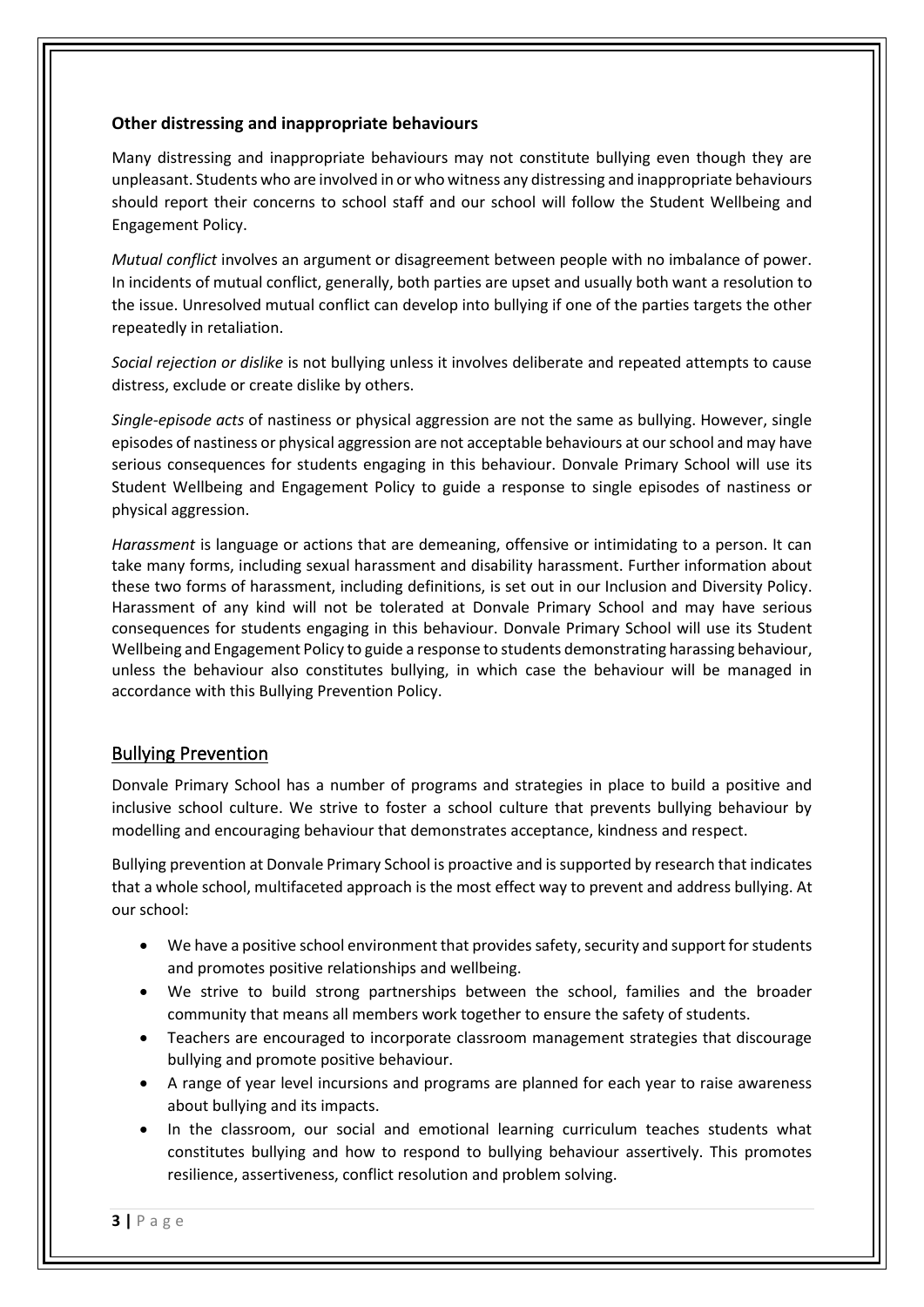- The Peer Mediation program encourage positive relationships between students in different year levels. We seek to empower students to be confident communicators and to resolve conflict in a non-aggressive and constructive way.
- Students are encouraged to look out for each other and to talk to teachers and older peers about any bullying they have experienced or witnessed.
- We participate in the National Day of Action against Bullying and Violence.

For further information about our engagement and wellbeing initiatives, please see our Student Wellbeing and Engagement policy/Student Engagement Policy.

[DPS-Student-Wellbeing-and-Engagement-Policy-20212.pdf \(donvaleps.vic.edu.au\)](http://donvaleps.vic.edu.au/wp-content/uploads/2011/03/DPS-Student-Wellbeing-and-Engagement-Policy-20212.pdf)

## Incident Response

#### Reporting concerns to Donvale Primary School

Bullying complaints will be taken seriously and responded to sensitively at our school.

Students who may be experiencing bullying behaviour, or students who have witnessed bullying behaviour, are encouraged to report their concerns to school staff as soon as possible.

Our ability to effectively reduce and eliminate bullying behaviour is greatly affected by students and/or parents and carers reporting concerning behaviour as soon as possible, so that the responses implemented by Donvale Primary School are timely and appropriate in the circumstances.

We encourage students to speak to their classroom teacher. However, students are welcome to discuss their concerns with any trusted member of staff including specialist teachers, Educational support staff, Administration staff, Assistant Principal or the Principal.

Parents or carers who develop concerns that their child is involved in, or has witnessed bullying behaviour at Donvale Primary School should contact their child's classroom teacher first. If parents or carers feel that their concerns have not been addressed they are encouraged to contact the Principal, Lena Clark, by phone on 9842 3373 or by email [lena.clark@education.vic.gov.au.](mailto:lena.clark@education.vic.gov.au) or the Assistant Principal, Michelle Rassias, by phone on 9842 3373 or by email michelle.rassias@education.vic.gov.au.

#### Investigations

When notified of alleged bullying behaviour, school staff are required to:

- 1. inform the Principal and Assistant Principal
- 2. record the details of the allegations in the incident register

The Principal and /or Assistant Principal are responsible for investigating allegations of bullying in a timely and sensitive manner. To appropriately investigate an allegation of bullying, the Principal and /or Assistant Principal may:

- speak to the those involved in the allegations, including the target/s, the students allegedly engaging in bullying behaviour/s and any witnesses to the incidents
- speak to the parents of the students involved
- speak to the teachers of the students involved
- take detailed notes of all discussions for future reference
- obtain written statements from all or any of the above.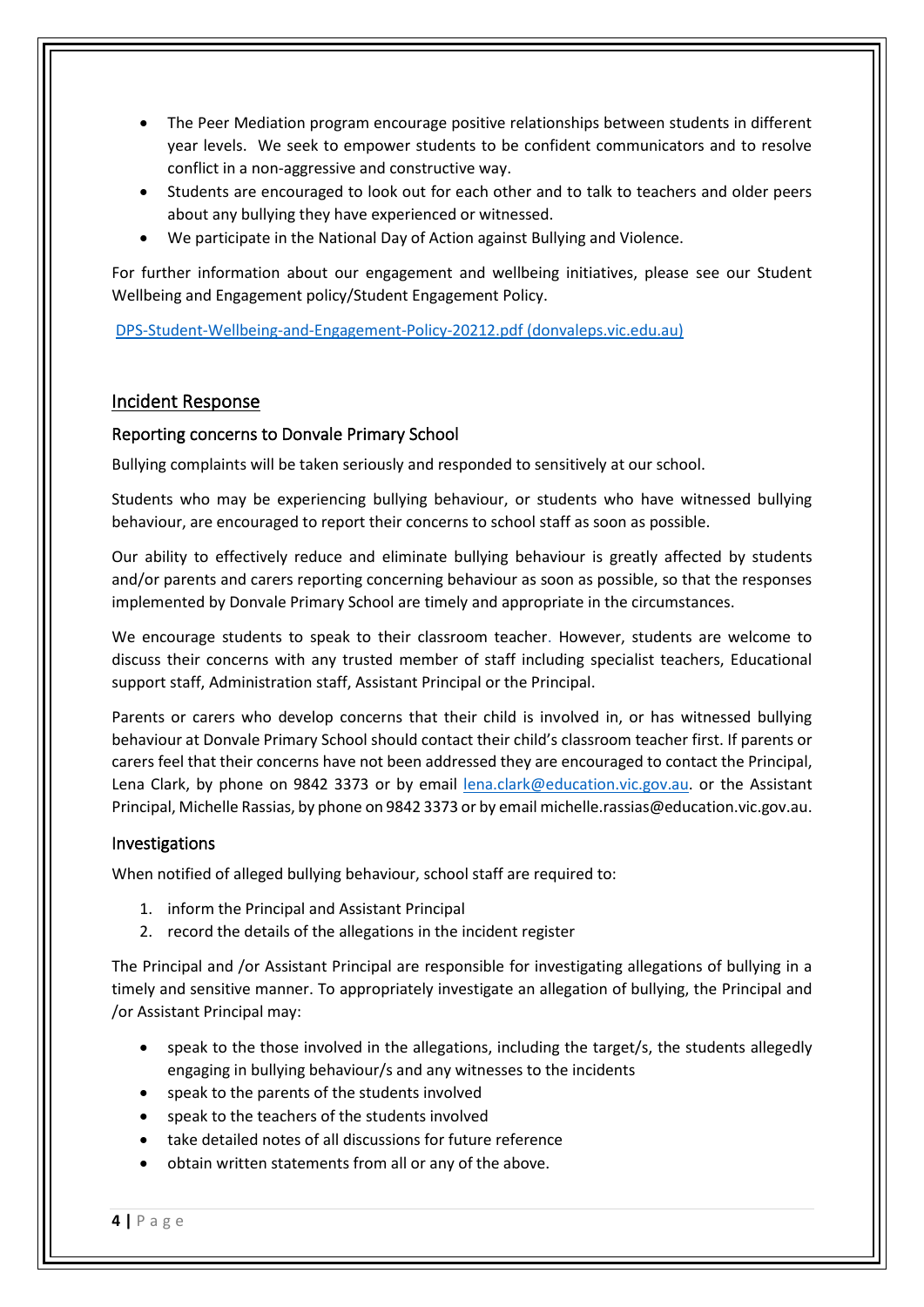All communications with the Principal and /or Assistant Principal in the course of investigating an allegation of bullying will be managed sensitively. Investigations will be completed as quickly as possible to allow for the behaviours to be addressed in a timely manner.

The objective of completing a thorough investigation into the circumstances of alleged bullying behaviour is to determine the nature of the conduct and the students involved. A thorough understanding of the alleged bullying will inform staff about how to most effectively implement an appropriate response to that behaviour.

Serious bullying, including serious cyberbullying, is a criminal offence and may be referred to Victoria Police.

#### Responses to bullying behaviours

When the Principal and /or Assistant Principal has sufficient information to understand the circumstances of the alleged bullying and the students involved, a number of strategies may be implemented to address the behaviour and support affected students in consultation with classroom teachers.

There are a number of factors that will be considered when determining the most appropriate response to the behaviour. When making a decision about how to respond to bullying behaviour, Donvale Primary School will consider:

- the age and maturity of the students involved
- the severity and frequency of the bullying, and the impact it has had on the target student
- whether the student/s engaging in bullying behaviour have displayed similar behaviour before
- whether the bullying took place in a group or one-to-one context
- whether the students engaging in bullying behaviour demonstrates insight or remorse for their behaviour
- the alleged motive of the behaviour, including any element of provocation.

Donvale Primary School may implement all, or some of the following responses to bullying behaviours:

- Offer counselling support to the target student or students, including referrals to external providers if needed
- Offer counselling support to the students engaging in bullying behaviour, including referral to external providers if needed
- Offer counselling support to affected students, including witnesses and/or friends of the target student, including referral to external providers if needed.
- Facilitate a restorative practice meeting with all or some of the students involved. The objective of restorative practice is to repair relationships that have been damaged by bringing about a sense of remorse and restorative action on the part of the person who has bullied someone and forgiveness by the person who has been bullied.
- Facilitate a mediation between some or all of the students involved to help to encourage students to take responsibility for their behaviour and explore underlying reasons for conflict or grievance. Mediation is only suitable if all students are involved voluntarily and demonstrate a willingness to engage in the mediation process.
- Facilitate a Student Support Group meeting and/or Behaviour Support Plan for affected students.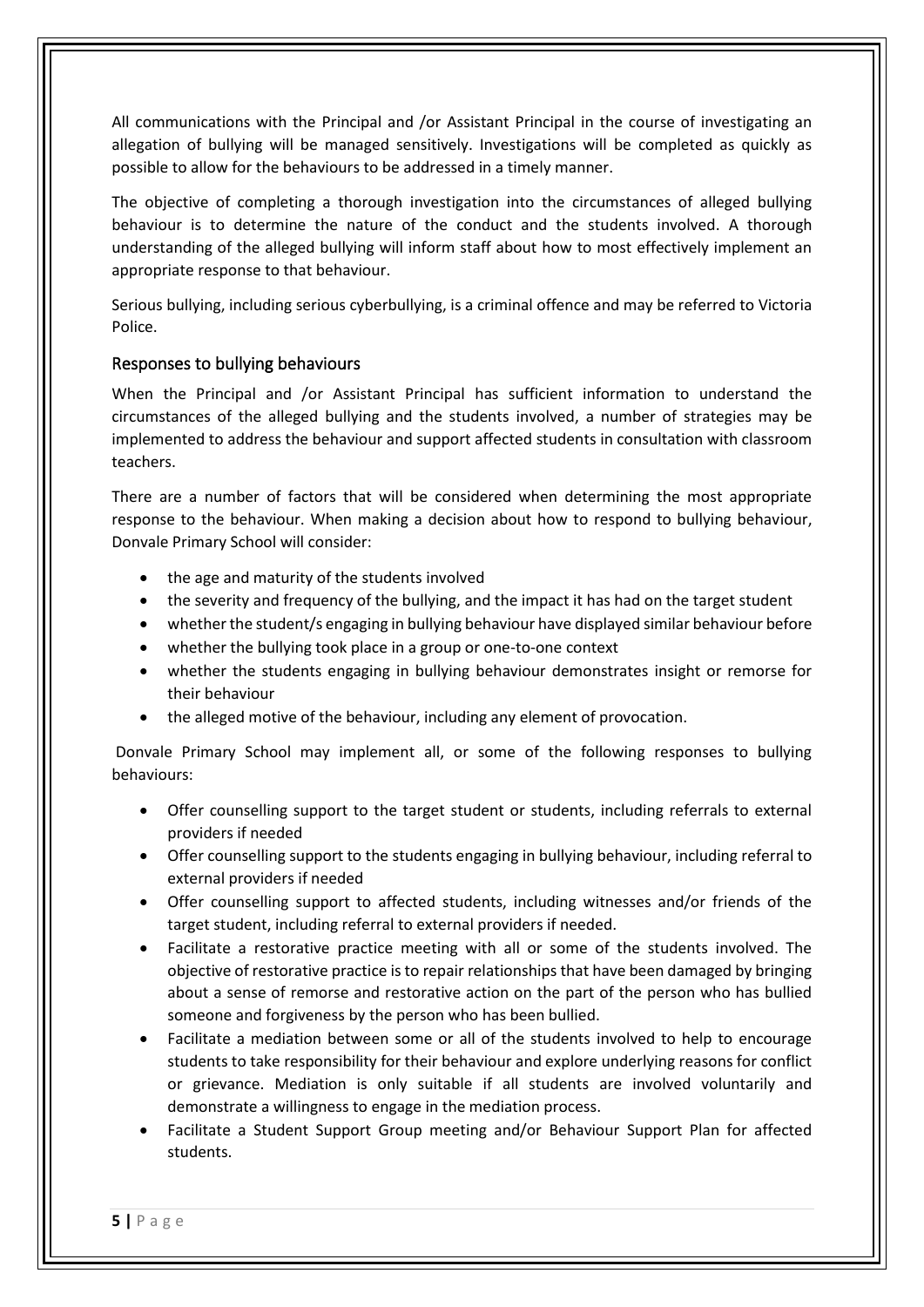- Prepare an Individual Management Plan restricting contact between target and students engaging in bullying behaviour.
- Provide discussion and/or mentoring for different social and emotional learning competencies of the students involved, including using the Respectful Relationships program and The Resilience Project.
- Monitor the behaviour of the students involved for an appropriate time and take follow up action if necessary.
- Implement disciplinary consequences for the students engaging in bullying behaviour, which may include removal of privileges, detention, suspension and/or expulsion consistent with our Student Wellbeing and Engagement policy, the Ministerial Order on Suspensions and Expulsions and any other relevant Department policy.

Donvale Primary School understands the importance of monitoring and following up on the progress of students who have been involved in or affected by bullying behaviour. Where appropriate, school staff will also endeavour to provide parents and carers with updates on the management of bullying incidents.

The Assistant Principal is responsible for maintaining up to date records of the investigation of and responses to bullying behaviour.

# COMMUNICATION

This policy will be communicated to our school community in the following ways:

- Available publicly on our school's website
- Included in staff induction processes
- Discussed at staff briefings/meetings as required
- Included as an annual reference in the school newsletter

# FURTHER INFORMATION AND RESOURCES

This policy should be read in conjunction with the following school policies:

- Statement of Values and School Philosophy
- Student Wellbeing and Engagement Policy
- Duty of Care Policy
- Inclusion and Diversity Policy

The following websites and resources provide useful information on prevention and responding to bullying, as well as supporting students who have been the target of bullying behaviours:

- [Bully Stoppers](https://www.education.vic.gov.au/about/programs/bullystoppers/Pages/default.aspx)
- [Kids Helpline](https://kidshelpline.com.au/)
- [Lifeline](https://www.lifeline.org.au/)
- [Bullying. No way!](https://bullyingnoway.gov.au/)
- [Student Wellbeing Hub](https://www.studentwellbeinghub.edu.au/)
- [Office of the eSafety Commissioner](https://www.esafety.gov.au/)
- [Australian Student Wellbeing Framework](https://studentwellbeinghub.edu.au/educators/resources/australian-student-wellbeing-framework/)